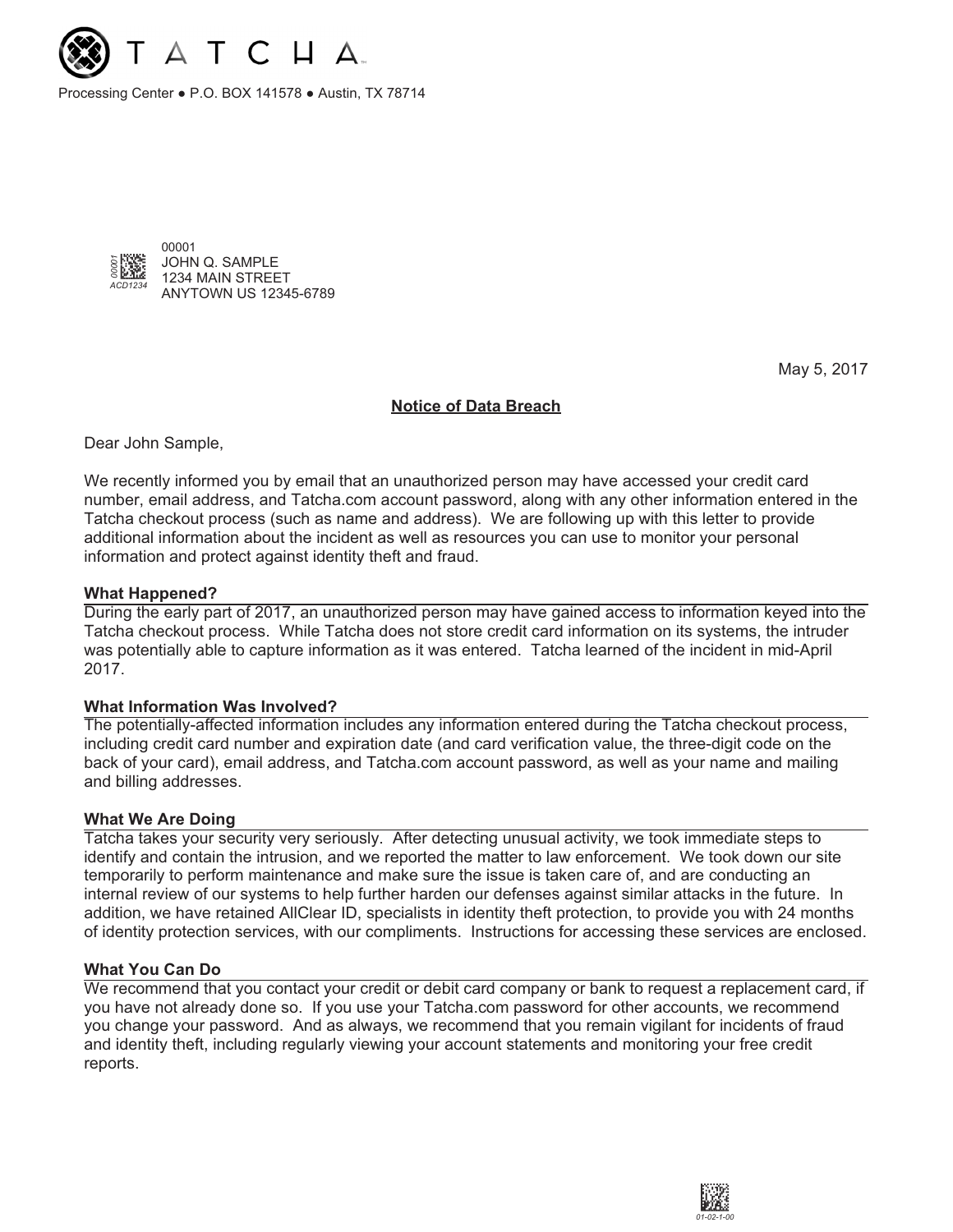As an added precaution, we have arranged to have AllClear ID protect your identity for 24 months at no cost to you. The following identity protection services began on April 26, 2017 and you can use them at any time during the next 24 months.

**AllClear Identity Repair:** This service is automatically available to you with no enrollment required. If a problem arises, simply call 1-855-216-1058 and a dedicated investigator will help recover financial losses, restore your credit and make sure your identity is returned to its proper condition.

**AllClear Credit Monitoring:** This service offers additional layers of protection including credit monitoring and a \$1 million identity theft insurance policy. To use this service, you will need to provide your personal information to AllClear ID. You may sign up online at enroll.allclearid.com or by phone by calling 1-855-216- 1058 using the following redemption code: Redemption Code.

Please note: Additional steps may be required by you in order to activate your phone alerts and monitoring options.

For more information on how you can help protect yourself, please review the enclosed Steps You Can Take to Protect Yourself From Identity Theft.

If you have any further questions or concerns about this incident, feel free to contact us at (888) 739-2932 ext. 1 on Monday through Friday between 9 a.m. and 5 p.m. PDT, or by email at info@tatcha.com. We thank you for your continued support.

-- The Tatcha Team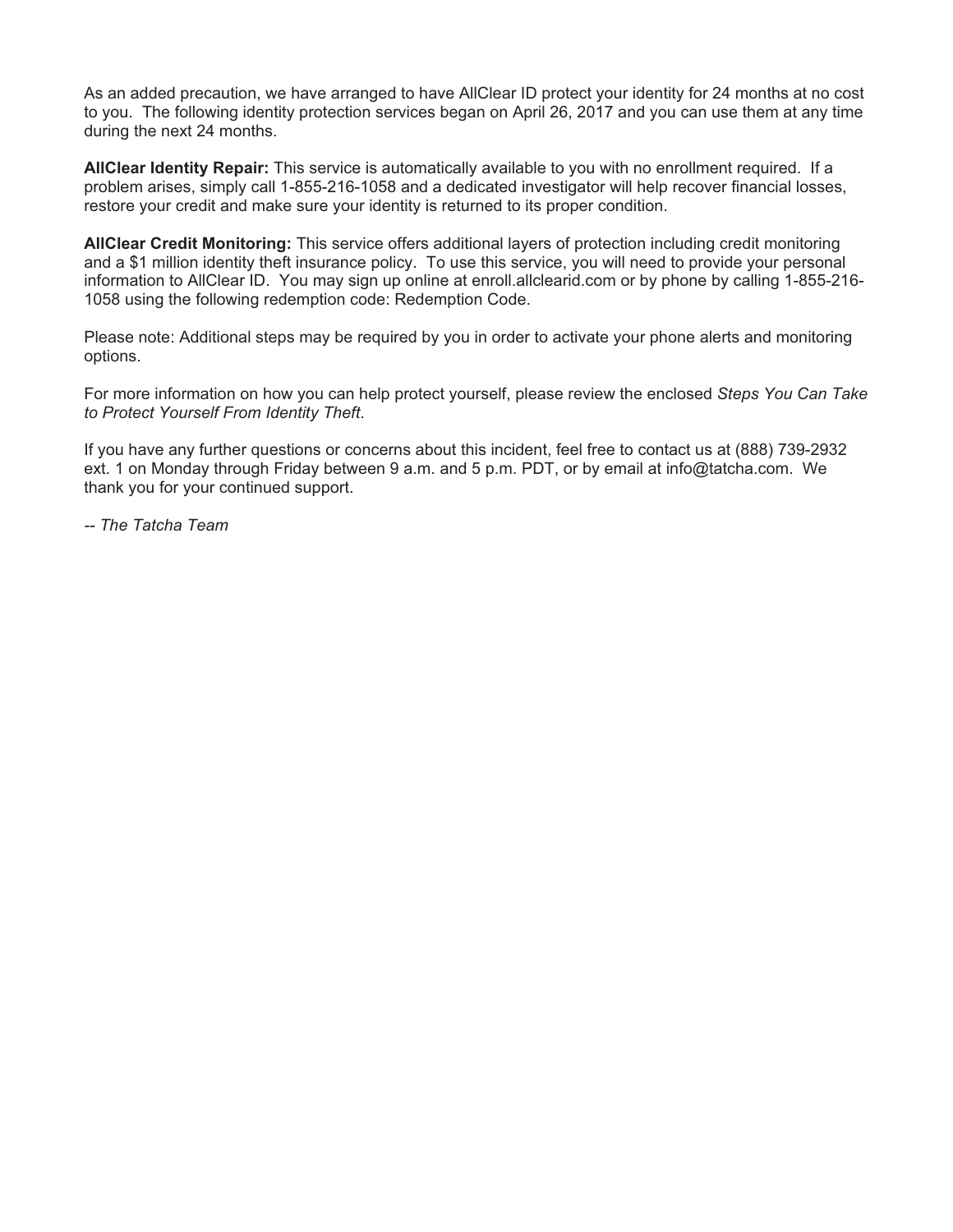# **Steps You Can Take to Protect Yourself From Identity Theft**

### **1. Review your account statements and credit reports and notify law enforcement and Tatcha of suspicious activity.**

Even if you do not feel the need to register for a credit monitoring service, as a precautionary measure, we recommend that you regularly review statements from your bank, credit card, and other accounts and periodically obtain your credit report from one or more of the national credit reporting companies. You may obtain a free copy of your credit report online at www.annualcreditreport.com, by calling toll-free 1.877.322.8228, or by mailing an Annual Credit Report Request Form (available at www.annualcreditreport.com) to: Annual Credit Report Request Service, P.O. Box 105281, Atlanta, GA 30348-5281. You may also purchase a copy of your credit report by contacting one or more of the three national credit reporting agencies:

| Equifax           | <b>Experian</b>  | <b>TransUnion</b>      |
|-------------------|------------------|------------------------|
| P.O. Box 740241   | P.O. Box 9532    | P.O. Box 2000          |
| Atlanta, GA 30374 | Allen, TX 75013  | Chester, PA 19022-2000 |
| www.equifax.com   | www.experian.com | www.transunion.com     |
| 1.888.766.0008    | 1.888.397.3742   | 1.800.680.7289         |

When you receive your credit reports, look them over carefully. Look for accounts that you did not open and/or inquiries from creditors that you did not initiate. Also check to see if your personal information on the credit report is accurate. If you see anything you do not understand, call the credit reporting agency at the telephone number on the report.

We recommend that you remain vigilant in your review of your account statements and credit reports. You should promptly report any suspicious activity or suspected identity theft to us and to the proper law enforcement authorities, including local law enforcement, your state's attorney general, and/or the Federal Trade Commission. A copy of a police report may be required by creditors to clear up your records.

# **2. Consider placing a fraud alert or a security freeze on your credit files.**

**Fraud Alerts:** There are two types of fraud alerts that you can place on your credit report to put your creditors on notice that you may be a victim of fraud: an initial alert and an extended alert. You may request that an initial fraud alert be placed on your credit report if you suspect you have been, or are about to be, a victim of identity theft. An initial fraud alert stays on your credit report for at least 90 days. You may have an extended alert placed on your credit report if you have already been a victim of identity theft with the appropriate documentary proof. An extended fraud alert stays on your credit report for seven years. You can place a fraud alert on your credit report by calling the toll-free fraud number of any of the three national credit reporting agencies listed above.

**Security Freezes:** You may have the right to put a security freeze, also known as a credit freeze, on your credit file, so that no new credit can be opened in your name without the use of a PIN number that is issued to you when you initiate a freeze. A security freeze is designed to prevent potential credit grantors from accessing your credit report without your consent. If you place a security freeze, potential creditors and other third parties will not be able to get access to your credit report unless you temporarily lift the freeze. Security freeze laws vary from state to state.

Keep in mind that when you place the freeze, you may not be able to borrow money, obtain instant credit, or get a new credit card until you temporarily lift or permanently remove the freeze. In addition, you may incur fees to place, lift and/or remove a credit freeze. The cost of placing, temporarily lifting, and removing a security freeze also varies by state, generally \$5 to \$20 per action at each credit reporting company. Unlike a fraud alert, you must separately place a security freeze on your credit file at each credit reporting company. Since the instructions for how to establish a credit freeze differ from state to state, please contact the three major credit reporting companies at the numbers above to find out more information.